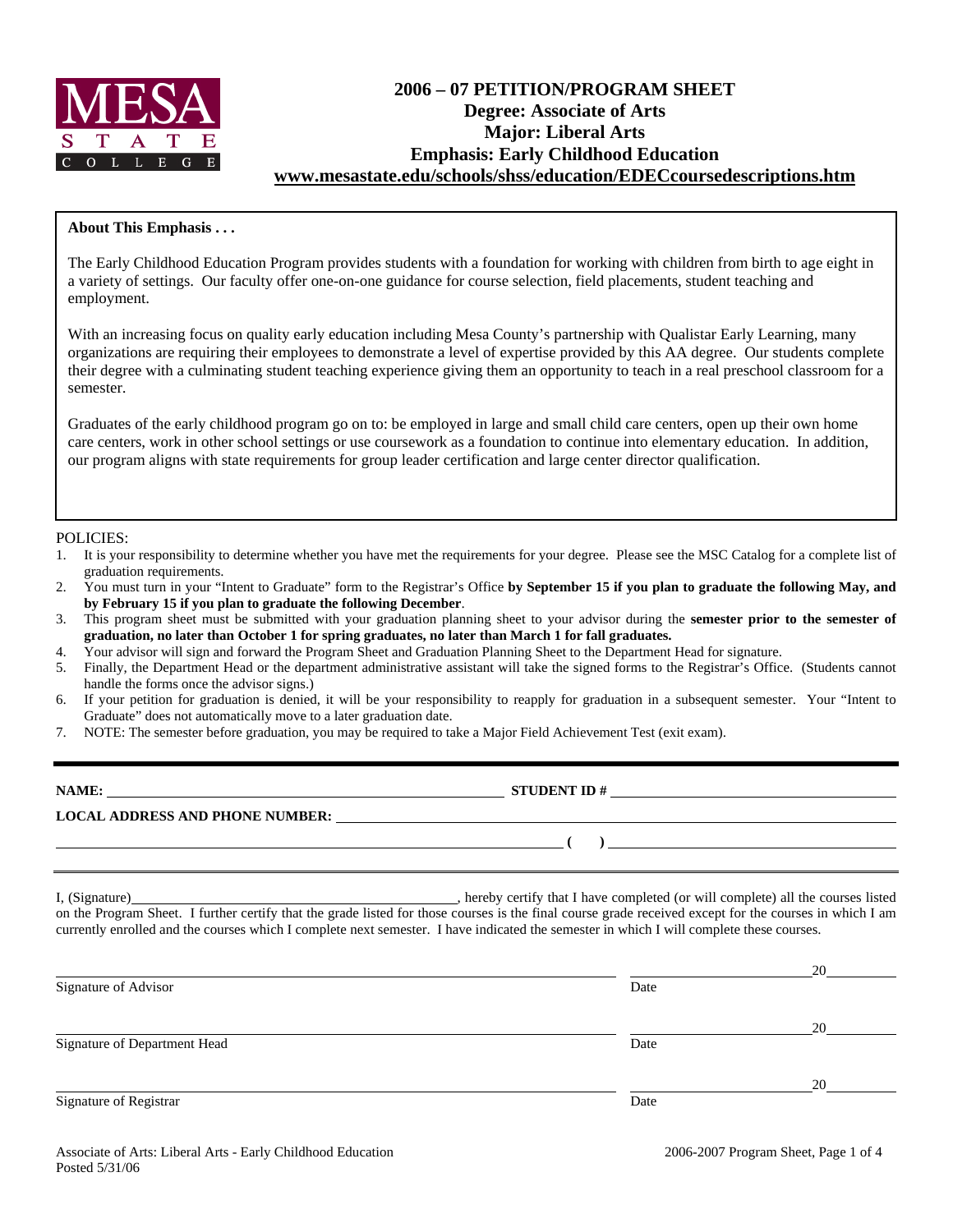- 60 semester hours are required for the Associate of Arts degree. Must meet the academic residency requirements. Last 16 semester hours must be taken at Mesa State College.
- A cumulative grade point average of 2.5 or higher must be maintained for all courses taken and within the Early Childhood Education area of emphasis.
- A grade of "C" or higher must be earned in all general education courses in order to be accepted for the transfer under the Core Transfer Agreements.
- Students must have current First Aid/CPR cards and create a portfolio.
- No double counting is allowed between general education requirements and major requirements.
- It is recommended that students work closely with a faculty advisor when selecting appropriate courses and scheduling classes.

| <b>GENERAL EDUCATION REQUIREMENTS (34 Semester Hours)</b>     |            |                         |       |                                                                                                                                                                                                                                      |      |                                                                                                  |                            |            |                                                    |       |      |      |           |
|---------------------------------------------------------------|------------|-------------------------|-------|--------------------------------------------------------------------------------------------------------------------------------------------------------------------------------------------------------------------------------------|------|--------------------------------------------------------------------------------------------------|----------------------------|------------|----------------------------------------------------|-------|------|------|-----------|
| Course                                                        | No.        | Credit                  | Grade | Term                                                                                                                                                                                                                                 | Year | Trns/Subs                                                                                        | Course                     | No.        | Credit                                             | Grade | Term | Year | Trns/Subs |
| English and Speech: ENGL 111 and 112, SPCH 102 (9 semester    |            |                         |       |                                                                                                                                                                                                                                      |      |                                                                                                  |                            |            | Social and Behavioral Sciences: (9 Semester Hours) |       |      |      |           |
| hours, must earn a grade of "C" or above in ENGL 111 and 112) |            |                         |       |                                                                                                                                                                                                                                      |      |                                                                                                  |                            |            | (Minimum of 2 different disciplines)               |       |      |      |           |
| <b>ENGL</b>                                                   | 111        | $\frac{3}{2}$           |       | <u>and the state of the state of the state of the state of the state of the state of the state of the state of the state of the state of the state of the state of the state of the state of the state of the state of the state</u> |      |                                                                                                  |                            |            |                                                    |       |      |      |           |
| <b>ENGL</b>                                                   | 112        | $\overline{\mathbf{3}}$ |       |                                                                                                                                                                                                                                      |      |                                                                                                  |                            |            |                                                    |       |      |      |           |
| <b>SPCH</b>                                                   | 102        | $\overline{3}$          |       |                                                                                                                                                                                                                                      |      |                                                                                                  |                            |            |                                                    |       |      |      |           |
|                                                               |            |                         |       |                                                                                                                                                                                                                                      |      |                                                                                                  |                            |            |                                                    |       |      |      |           |
| Physical Sciences/Math/Statistics (7-10 semester hours)       |            |                         |       |                                                                                                                                                                                                                                      |      |                                                                                                  |                            |            | Humanities (9 semester hours)                      |       |      |      |           |
| Science (minimum 4 semester hours with a lab required)        |            |                         |       |                                                                                                                                                                                                                                      |      |                                                                                                  |                            |            | (Minimum of 2 different disciplines)               |       |      |      |           |
|                                                               |            |                         |       |                                                                                                                                                                                                                                      |      |                                                                                                  |                            |            |                                                    |       |      |      |           |
|                                                               |            |                         |       |                                                                                                                                                                                                                                      |      |                                                                                                  |                            |            |                                                    |       |      |      |           |
| above) MATH 113 is strongly recommended.<br><b>MATH</b>       | 113        |                         |       |                                                                                                                                                                                                                                      |      | Math/Statistics (minimum 3 semester hours, must earn a grade of "C" or                           |                            |            |                                                    |       |      |      |           |
|                                                               |            |                         |       |                                                                                                                                                                                                                                      |      |                                                                                                  |                            |            |                                                    |       |      |      |           |
| Course<br><b>KINE/HWPA</b>                                    | No.<br>100 | Credit<br>- 1           | Grade | Term                                                                                                                                                                                                                                 | Year | Kinesiology (2 semester hours) KINE/HWPA 100 and one KINA/HPWE/Selected DANC course<br>Trns/Subs | Course<br><b>KINA/HPWE</b> | No.        | Credit                                             | Grade | Term | Year | Trns/Subs |
|                                                               |            |                         |       |                                                                                                                                                                                                                                      |      | <b>Early Childhood Education Emphasis Requirements (24 Semester Hours)</b>                       |                            |            |                                                    |       |      |      |           |
|                                                               |            |                         |       |                                                                                                                                                                                                                                      |      |                                                                                                  |                            |            |                                                    |       |      |      |           |
|                                                               |            |                         |       |                                                                                                                                                                                                                                      |      |                                                                                                  |                            |            |                                                    |       |      |      |           |
| Emphasis Specific Courses: (19 semester hours)                |            |                         |       |                                                                                                                                                                                                                                      |      |                                                                                                  |                            |            |                                                    |       |      |      |           |
| Course                                                        | No.        | Credit                  | Grade | Term                                                                                                                                                                                                                                 | Year | Trns/Subs                                                                                        | Course                     | No.        | Credit                                             | Grade | Term | Year | Trns/Subs |
| <b>EDEC</b><br>$Or$                                           | 238        | $\overline{3}$          |       |                                                                                                                                                                                                                                      |      |                                                                                                  | <b>EDEC</b><br><b>EDEC</b> | 230<br>240 | $\overline{3}$<br>$\overline{3}$                   |       |      |      |           |

 $\overline{a}$  $\overline{a}$ 

Electives: Choose 5 semester hours from BIOL 205, EDEC 102, EDEC 148, EDEC 216, EDEC 264, EDEC 290, ENGL 240, EDEC 196, EDEC 297

\*For students who do not wish to pursue Director Qualification, PSYC 233 can be taken to fulfill the core requirement.

EDEC <u>220 3 - metal and the EDEC 299 5</u>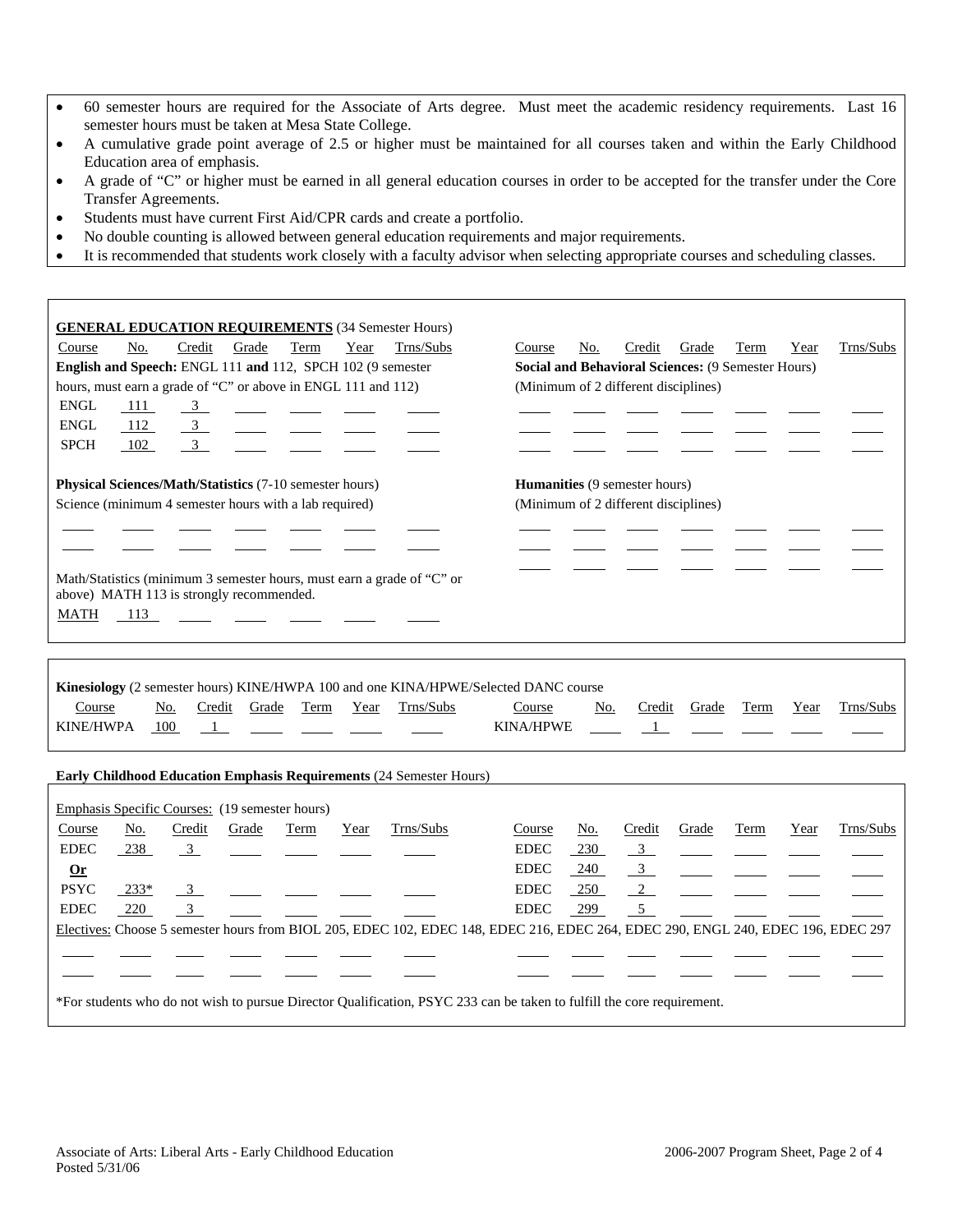#### **GENERAL EDUCATION REQUIREMENTS** (34 Semester Hours)

**English and Speech – 9** Semester Hours ENGL 111 **and** ENGL 112 **or** ENGL 129 *(by permission)* **And** SPCH 102 (required)

See current Mesa State College Catalog for list of courses that fulfill the requirements below.

#### **Mathematics and Science – 7-10** Semester Hours

Minimum 3 semester hours in Math (MATH 113 recommended) and minimum 4 semester hours in Science. Both lecture and Lab must be taken in all courses having both.

**Humanities – 9** semester hours. Minimum of two different disciplines required.

**Social and Behavioral Sciences – 9** semester hours. Minimum of two different disciplines required.

#### **OTHER REQUIREMENTS** (2 Semester Hours)

**Kinesiology – 2** Semester Hours Each student must take KINE/HWPA 100 together with one KINA/HPWE/Selected DANC course. See current catalog for listing.

#### **Early Childhood Education Emphasis Requirements** (24 Semester Hours)

Required Emphasis Courses (19 semester hours) EDEC 238 Early Childhood Development 0-8 years **or** PSYC 233\* Human Growth and Development EDEC 220 Introduction to Early Care and Education EDEC 230 Curriculum & Development: Infant/Toddler EDEC 240 Curriculum & Development: Early Childhood EDEC 250 Exceptionalities in Early Education EDEC 299 Student Teaching in Early Education Electives (5 semester hours) Chosen from: BIOL 205 Health, Nutrition, and Safety EDEC 102 Introduction to Early Childhood Professions Lab Experiences EDEC 148 Guidance Strategies for Children EDEC 196 Topics EDEC 216 Early Childhood Administration: Human Relations EDEC 264 Administration in Early Education EDEC 290 Early Literacy for the Young Child EDEC 297 Practicum ENGL 240 Children's Literature \*For Students who do not wish to pursue Director Qualification, PSYC 233 can be taken to fulfill the core requirement.

Other requirements:

60 minimum semester hours Last 16 semester hours taken at Mesa State College

2.5 Mesa State College Grade Point Average Current First Aid/CPR Cards

Portfolio

Students are required to participate in exit examinations or other programs deemed necessary to comply with the college accountability requirement. All degree requirements must be completed as described above. Any exceptions or substitutions must be recommended in advance by the faculty advisor and approved by the Department Head.